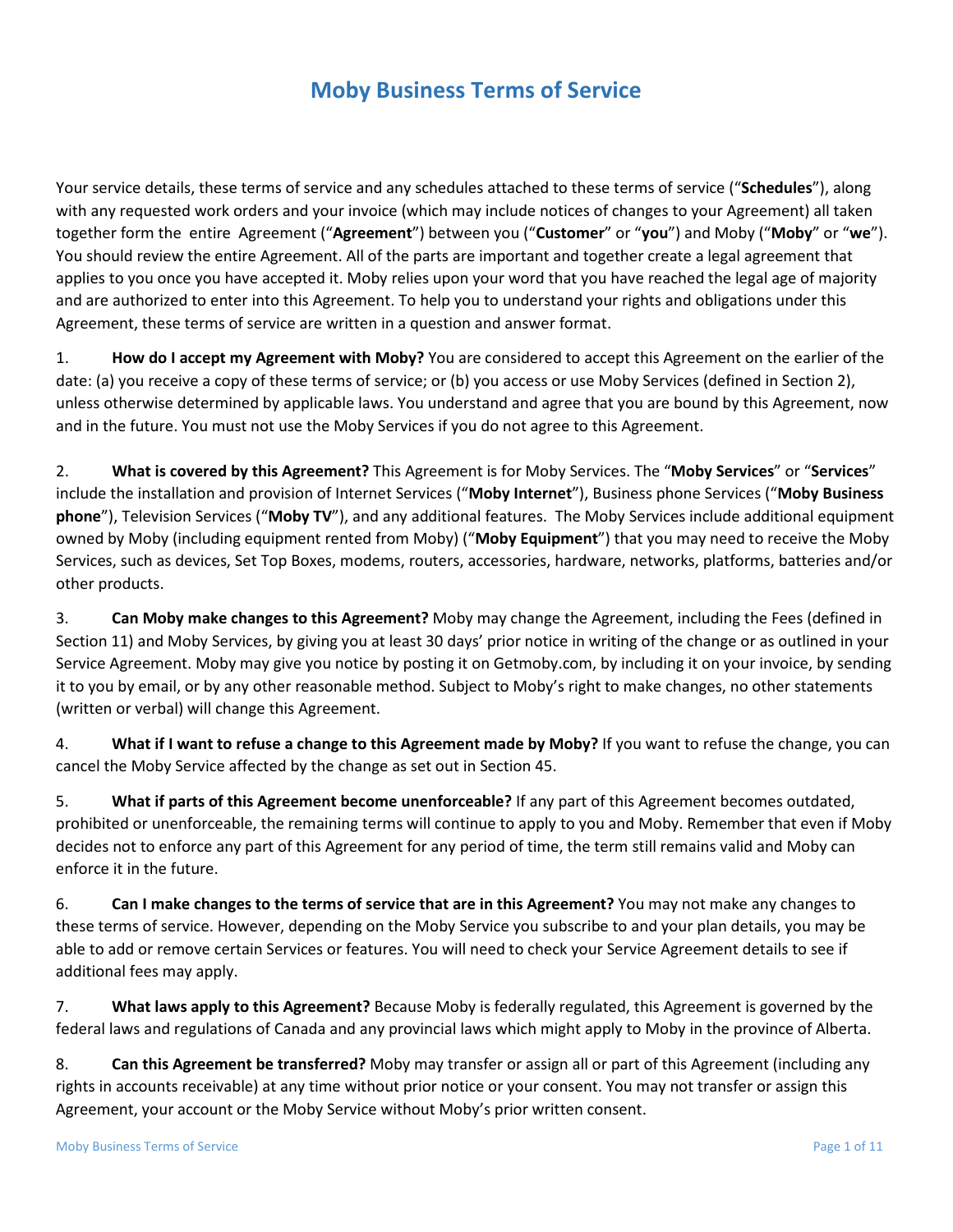9. **Are there any times when 9-1-1 is not available?** Yes. Moby Services, including your 9-1-1 service ("**9-1-1 Service**") will not work during network outages, including during planned hardware or software upgrades. In addition, Moby's fibre-to-the-Premises Services ("**FTTP Services**"), including 9-1-1 Service will not work:

a) during power outages once the battery backup has been depleted; and

b) if the hardware required in connection with the FTTP Services (the "**FTTP Equipment**") has been tampered with, damaged or relocated.

You are responsible for the supply of electrical power necessary for the FTTP Services (including 9-1-1 Service) to work. You are also responsible for the proper maintenance of the FTTP Equipment and contacting Moby for technical servicing when prompted to do so or as required, unless otherwise specified by Moby.

**Moby is not responsible to anyone for any inability to access 9-1-1 Service or use the FTTP Services or the FTTP Equipment as a result of these limitations or your failure to comply with these requirements, to the extent permitted by applicable law.**

## **Term and Renewal**

10. **How long is my Agreement for Moby Services?** Moby Services are provided to you on an ongoing monthly basis ("**Month-to-Month Term**"), unless when you order the Moby Services you and Moby agree to a minimum Agreement period ("**Fixed Term**") for a particular Moby Service. The Term (as defined below) of any Moby Service will begin on the date you accept the Service Agreement, and will expire as set out in your Service Agreement, as applicable (this is your "**Initial Service Period**"). Upon expiration of your Initial Service Period the Moby Services will continue to be provided to you on a Month-to-Month Term at Moby's then-applicable rates, unless you cancel the applicable Moby Service. The Initial Service Period as continued is called the "**Term**".

## **Fees, Billing and Payment**

11. **How does Moby bill me for Moby Services?** Moby will bill you monthly, in advance. You must pay all fees due for Moby Services, whether recurring or one-time charges ("**Fees**") and taxes within 30 days of Moby's invoice date. If payment is not received by Moby within 30 days of the invoice date, you will be charged interest from the invoice date on the balance owing at the compounded interest rate set out in Schedule A, calculated and compounded monthly from the invoice date ("**Late Payment Charge**"). If you or Moby cancel a Service for any reason, any recurring Fees that were billed at the beginning of your billing cycle will not be refunded.

12. **How can I pay my bill for Moby Services?** You can pay your bill online through your bank account, by cheque (through the mail or the Moby retail office) or with select credit cards on the Moby payment portal. You may also set up a pre-authorized payment plan. If you provide a credit card or bank account (or other pre-authorized payment method) to Moby for your monthly payments, you authorize Moby to charge your credit card or debit/charge your account for all outstanding Fees, taxes and account balances due under this Agreement, including any applicable Late Payment Charges and Cancellation Charges (defined in Section 46), and this constitutes Moby's good and sufficient authority for doing so. You confirm that the credit card or bank account is in your name, is valid and has not expired. You must promptly advise Moby if your credit card or bank account information changes.

Moby Business Terms of Service **Page 2 of 11** Noby Business Terms of Service Page 2 of 11 13. **What if I dispute a Fee on my invoice?** If you question or dispute any Fees on your invoice, you must do so within 90 days of the invoice date; otherwise we will presume that you accept all Fees. Disputed Fees will not be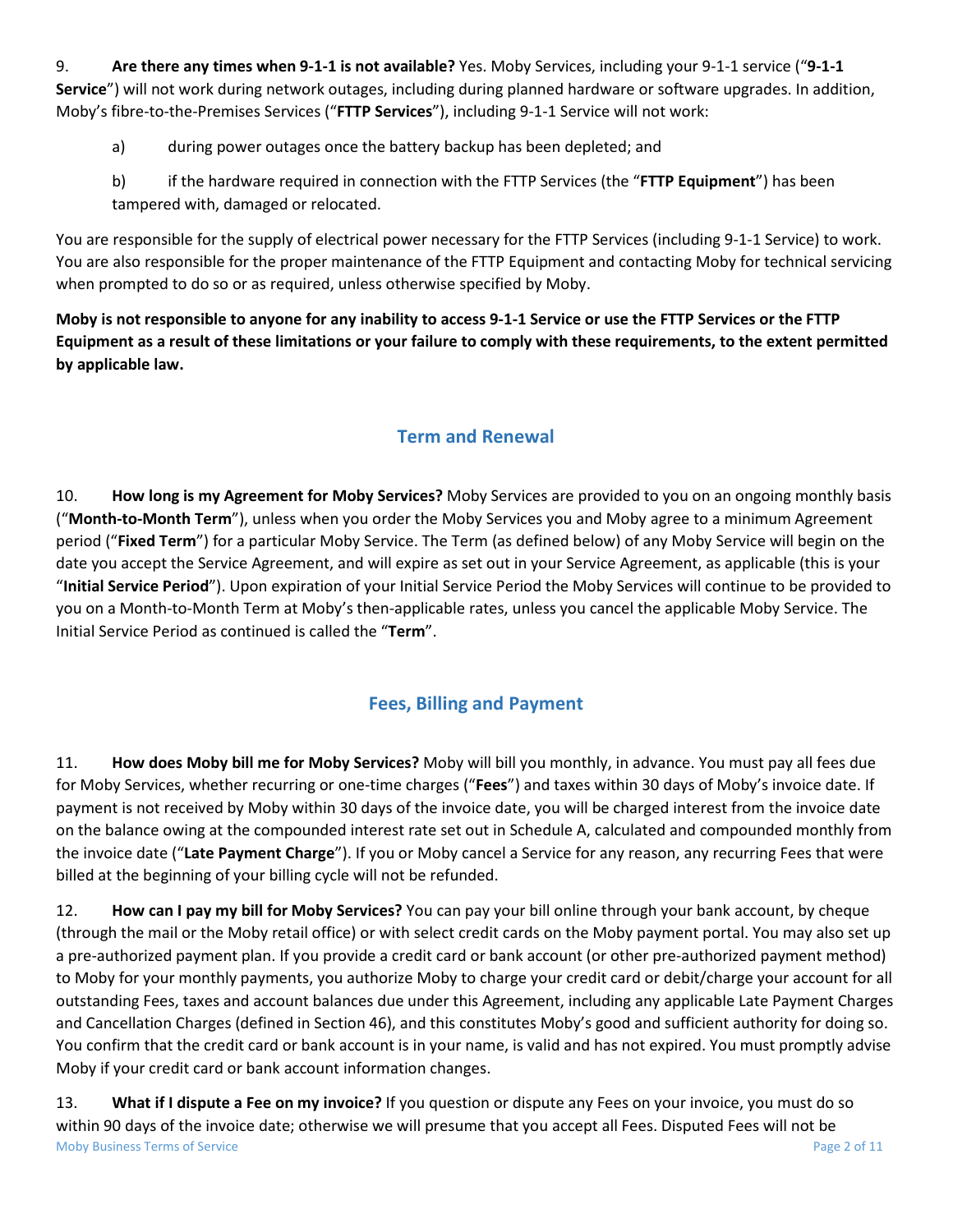considered past due unless Moby has conducted an investigation and concluded that the Fees are correct and there is no basis for the dispute, or reasonably believes you are using the dispute to evade or delay payment. You must pay all undisputed portions of the Fees within 30 days of the original invoice date, failing which the undisputed portion of the Fees will be past due and you will be charged, and must pay, the Late Payment Charge for the undisputed portion.

14. **How do discounts or promotions work?** Moby will apply any discounts, incentives or promotions (including promotional bundle fees or credits) to your account while: (a) Moby maintains these discounts, incentives, or promotions; and (b) you meet the applicable eligibility requirements. Moby may change any discounts, incentives or promotions and the eligibility requirements at any time.

15. **What additional charges may be applied to my invoice?** Moby may charge additional Fees to offset administrative, processing, environmental or service costs for your account (for example, Fees for collections efforts due to non-payment or returned payments, suspension, disconnection or reactivation of Moby Services). These charges can be found in Schedule A, and may change over time.

16. **How can I be sure that Moby has accurate contact information for my account?** You are responsible for keeping the contact and payment information you provide to Moby (including name, mailing address, email address, address where the Moby Services will be provided to you ("**Service Address**"), phone number, and any authorized users) up to date. If this Agreement is cancelled, you will provide Moby with forwarding information for final invoices or correspondence if your new contact information is different from the information we have on file. Failure to provide a forwarding address may result in the forfeiture of any outstanding credits or deposits on your account.

17. **Am I responsible for usage charges over my plan limits?** You are responsible for choosing the Moby Service package that is most appropriate to your needs. Any usage in excess of the limits applicable to the Moby Service subscribed to, as set in your Service Agreement, will be charged to you at the rates published on Getmoby.com. It is your responsibility to monitor and manage your monthly activity and to ensure your usage remains appropriate to your Moby Service package.

## **Responsible Use of Moby Services**

18. **Are there any rules regarding my use of Moby Services?** Yes. Abuse or misuse of Moby Services impacts every customer of Moby and is something Moby takes very seriously – and which could result in the cancellation of your Agreement with Moby, or lead to criminal or civil charges. Remember that Moby Services include Moby Equipment. Failure to comply with these rules may result in Moby modifying, removing or disabling the software used in Your Equipment (defined in Section 35) so that Your Equipment no longer works. For example, you are prohibited from:

a) using, enabling, facilitating, or permitting the use of any Moby Service for an illegal purpose, criminal or civil offence, intellectual property infringement, harassment (including disruptive, intimidating, annoying or offensive calls/transmissions), or in a manner that would breach any law, regulation or the policies of any Internet host, or cause interference with Moby's network operations (including preventing a fair and proportionate use by others);

b) installing, using or permitting the use of any Moby Services without reading and accepting (or in contravention of) the terms of any separate license agreement or terms of use provided to you by Moby for the use of software, content (including Programming (defined in Section 28)) and/or documentation (as applicable) in connection with the Moby Services;

c) enabling, facilitating or permitting the transmission of unsolicited messages such as spamming or phishing.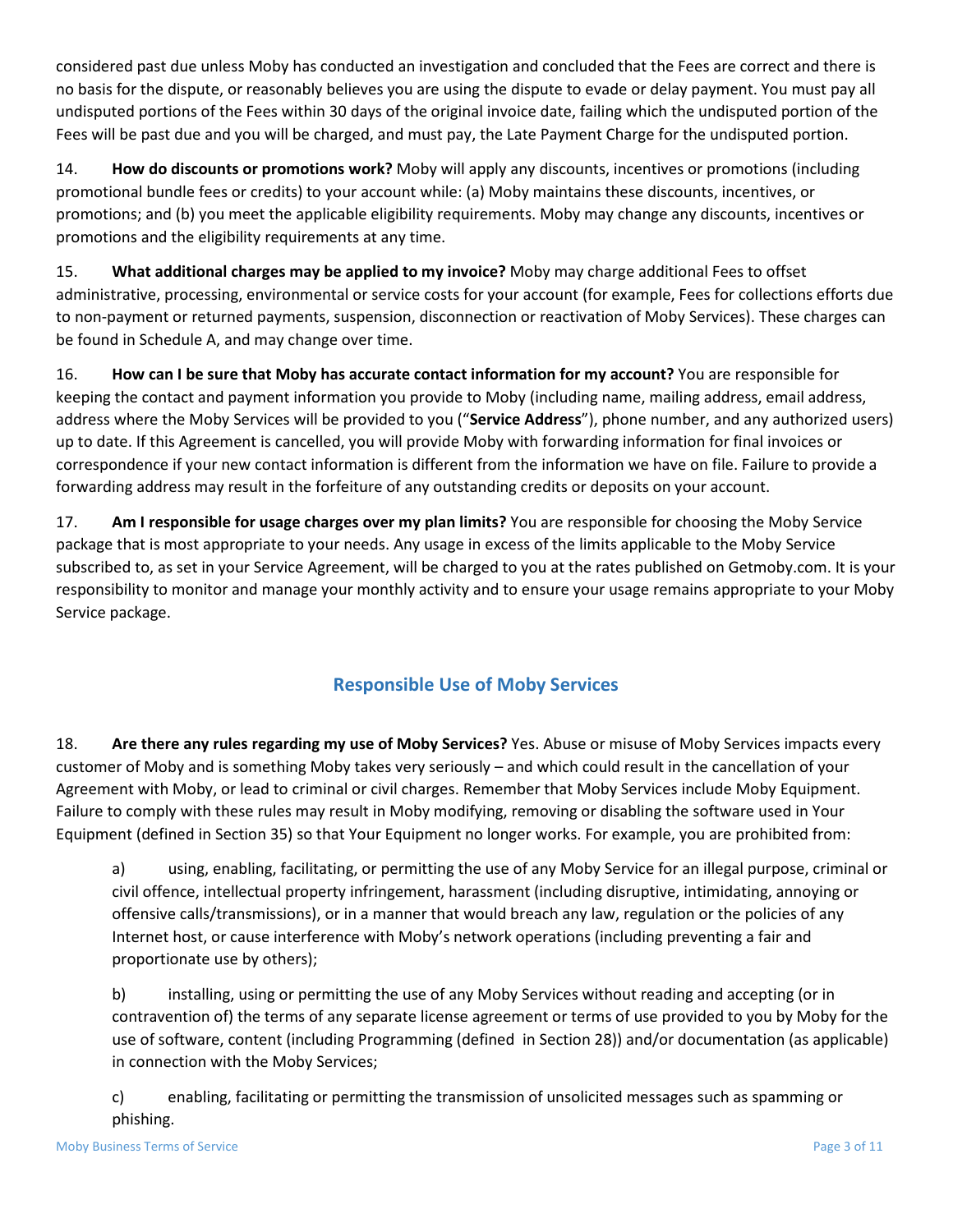d) uploading or downloading, making available, transmitting, posting, publishing, disseminating, receiving, retrieving, storing, linking to or otherwise reproducing, offering, distributing, enabling or providing access to information, software, content, files or other material which: (i) is confidential or protected by copyright or other intellectual property rights without prior authorization of the rights holder(s); (ii) is defamatory, discriminatory, violent, obscene, child pornography or hate propaganda; (iii) constitutes invasion of privacy, impersonation, forging, appropriation of identity or unauthorized linking or framing; or (iv) is designed to assist users in defeating technological protection measures or in the fraudulent use of telecommunications or broadcasting services;

e) using any Moby Service for anything other than private, personal, family or household use (such as reselling, remarketing, transferring, sharing or receiving any charge or other benefit for the use of any Moby Service);

f) attempting to receive any Moby Service without paying the applicable Fees, modifying or disassembling Moby Equipment, changing any identifier (explained in Section 25) issued by Moby, attempting to bypass Moby's network, or re-arranging, disconnecting, removing, repairing or otherwise interfering with Moby Services, Moby's Equipment or Moby's facilities;

g) adapting, reproducing, translating, modifying, decompiling, disassembling, reverse engineering or otherwise interfering with any software, applications or programs used in connection with Moby Services (whether owned by or used under license to Moby) for any purpose including "testing" or research purposes; or modifying, altering, or defacing any of the trade-marks, or other intellectual property made available through Moby Services or using any indemnity or intellectual property except for the express purpose for which such intellectual property is made available to you through Moby Services;

h) posting or transmitting any information or software containing a virus, "cancelbot", "Trojan horse", "worm" or other harmful or disruptive component or committing any act which may compromise the security of your Internet host in any way (including analyzing or penetrating a host's security mechanisms); and

i) using harassing or abusive language or actions, whether verbal, written or otherwise, directed at Moby employees, suppliers, agents and representatives.

19. **How does Moby help to ensure the responsible use of Moby Services?** Moby works hard to ensure continued efficient operation of the Moby Services. Moby has the right (but not the obligation) to monitor Moby Services (electronically or otherwise), including your use of Moby Services and the location of any Equipment (defined in Section 35) receiving the Moby Services. Moby may monitor or investigate any content, use of Programming or your use of Moby's networks, including bandwidth consumption and how it affects operation and efficiency of the network and Moby Services. Moby may disclose any information necessary to satisfy any law, regulation, governmental or other lawful request from any applicable jurisdiction or as necessary to operate and optimize Moby Services and to protect itself or others or take other actions as set out in Section 48.

20. **How do I help protect my Moby account?** You are responsible for the protection of your account(s) and password(s) and for all use of your account, the Moby Services and Moby Equipment by yourself and other users (authorized or not). You must also protect your computer systems, software, and the Equipment from theft, unauthorized use and system corruption. You are responsible to back up and safeguard your data, including your email and voicemail messages. Moby may delete your data if the Moby Service is cancelled, or if you fail to access it within a certain period of time (as determined by Moby). If you have concerns about unauthorized persons ordering Moby Services without your permission, you should investigate the appropriate use of parental controls, passwords and personal identification numbers (PIN) for your account, depending upon the Moby Service you are concerned about.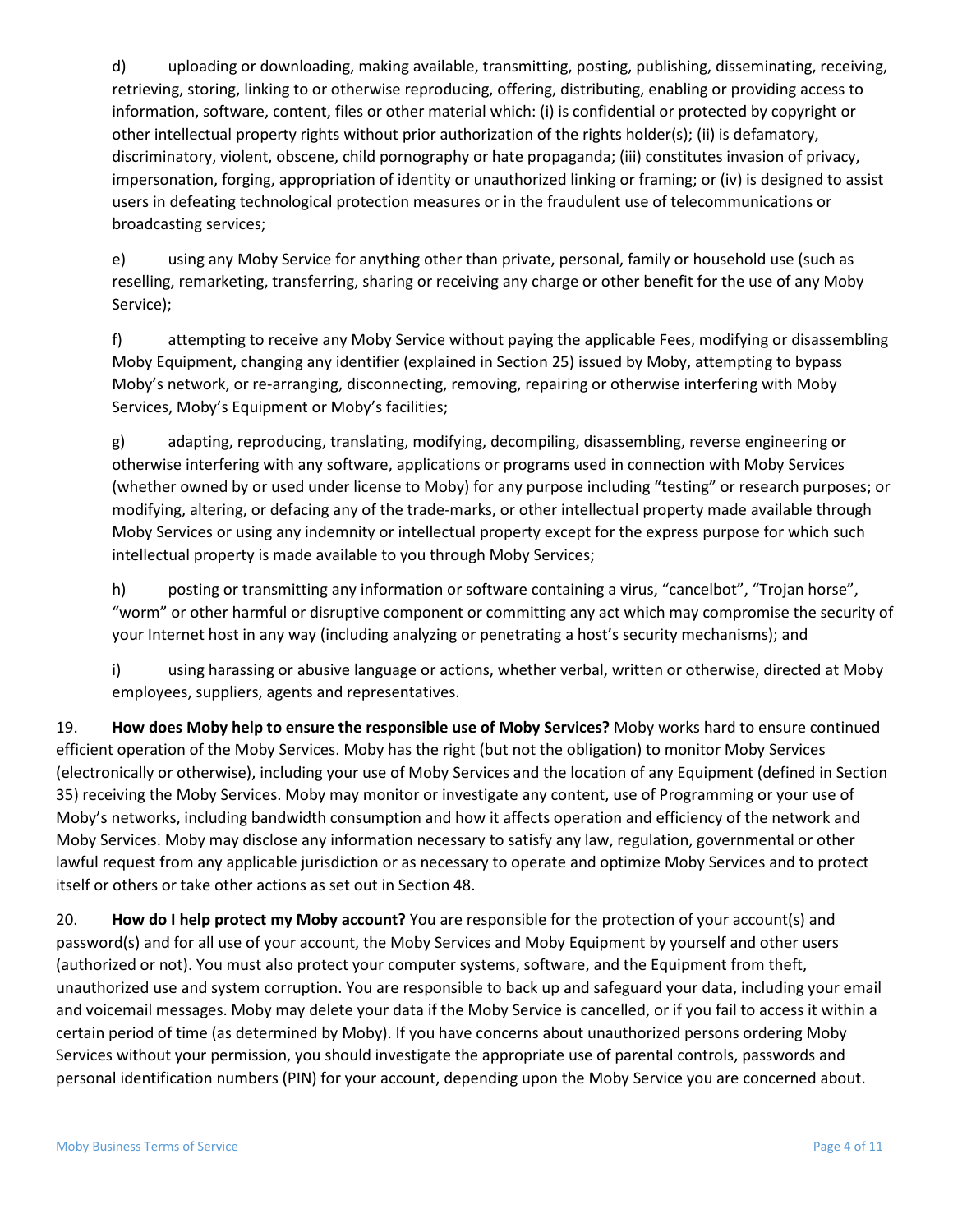21. **What am I responsible for if my Moby account is compromised?** You must notify Moby immediately should you suspect unauthorized use of the Moby Services or if Moby Equipment is lost or stolen. You are responsible for payment of all Fees and taxes charged to your account, whether authorized by you or not, which is why it is so important to protect your account and keep account information (including authorized users) up-to-date.

### **Moby Services**

22. **Do I need to do anything to help Moby provide Services to me?** Where required, you shall: (a) ensure Moby's right to access and use the inside wiring at your Service Address; and (b) permit Moby to install, replace, remove, update or modify software as required to provide Moby Services. Moby is not responsible for the state or condition of existing wiring or Your Equipment (defined in Section 35) and may require repairs or modifications in order to install Moby Services; and (c) accept responsibility for the termination of any applicable preexisting service or service agreement with another service provider.

23. **What if I am experiencing technical issues with the Moby Services?** Please contact Moby for technical support. When providing you with technical support, you agree that Moby may access, take control of the Equipment by remote control, including the installation and, where applicable, de-installation of certain software. Moby's technical support contact information is set out at the end of this Agreement.

24. **Are there circumstances when Moby might not be able to provide Services to me?** Unfortunately, yes. The check(s) completed by Moby when you placed an order for Moby Services are preliminary. Due to the nature of technology, Moby may deem a Moby Service unavailable to you up to, including, and after installation. The performance and availability of the Service may depend on several factors, including the location of Equipment, the structure to which the Equipment is attached, the configuration of the Equipment, weather conditions or even third-party restrictions that Moby does not control.

25. **Do I own the numbers/identifiers that Moby assigns to me?** No. Moby may issue or assign to you certain unique identifiers for the Moby Services (e.g., a phone number, IP address, e-mail address, web space URL, host name, etc.). You do not own or acquire any right in any assigned number or identifier. Moby may, at any time and without liability, change or withdraw any number or identifier assigned to you.

26. **How do I transfer a phone number I have been assigned?** The process depends on whether you are transferring the phone number to or from Moby.

a) **Transfers to Moby**. Moby will request your existing service provider to "transfer-in" or "port-in" your existing assigned phone number if you: (i) confirm that you have the right to make the request; (ii) authorize Moby to share with your existing service provider your information relevant to the transfer request (which may include personal information); and (iii) complete and sign any required request form. You are responsible for payment of fees owed to your existing service provider, including any applicable cancellation charge.

b) **Transfers from Moby**. Upon your request or at the request of your new service provider, if your assigned account and phone number are active, Moby will, upon cancellation of your Moby Business phone Services, process a "transfer-out" or "port-out" request for the phone number assigned to you to your new chosen service provider. You are responsible for all Fees and taxes associated with the transfer from Moby, including any applicable Cancellation Charges.

27. **Am I responsible for content that I provide in connection with Moby Services?** Moby assumes that you own any content you post, upload, store, transmit or communicate to others using the Moby Services, including data, documents, videos, music, photos, etc. or that you have the necessary rights to use it. You are responsible for this content. Moby is not liable for the unauthorized use or distribution of this content (including third-party content).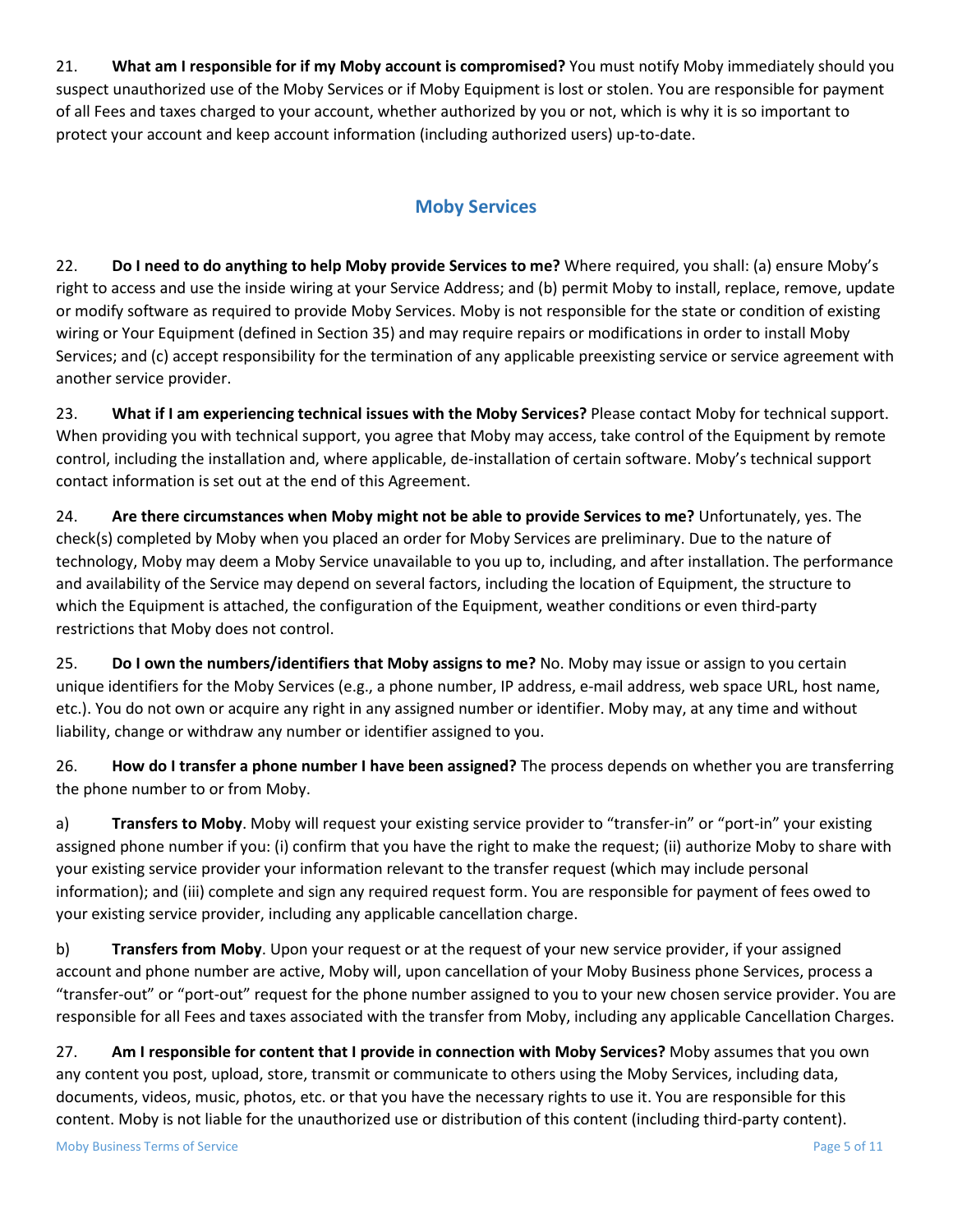28. **What content does Moby provide?** Moby provides content as part of certain Moby Services, including programming packages and subscriptions, personal video recorder ("**PVR**") services, pay per view ("**PPV**") services, ondemand ("**On Demand**") services, interactive services, applications, a la carte programming and any other related Services that Moby provides to you ("**Programming**").

29. **What are the rules for PPV and On Demand services?** All sales of PPV or On Demand Programming are final. If Moby is unable to provide any PPV or On Demand Programming that you have ordered, Moby will credit you the amount charged for that PPV or On Demand Programming. If permitted by applicable law, Moby is not responsible for cancelled events or failure to provide any PPV or On Demand Programming. Certain PPV or On Demand Programming may only be ordered if you also subscribe to other Programming.

30. **Is the Programming I subscribe to always available?** All Programming is provided on a "**subject to availability"** basis. Certain Programming transmitted by Moby, including sports events, may be "blacked out" in your area of reception sometimes for copyright or other reasons. Programming may also be subject to temporary interruption due to causes outside of Moby's control (such as the weather or satellite failure). Moby will not refund charges or credit you for the blackout period or temporary interruptions.

31. **Can I watch the Programming I subscribe to on my personal devices or just my TV?** Where permitted by the Programming provider, Moby may authorize you to receive and view select Programming on certain end-user devices such as personal computers, tablets and other mobile devices using specified authentication credentials ("**Personal Devices**"), in addition to your TV.

32. **Can I watch the Programming I subscribe to anywhere?** The right Moby provides you to receive and view the Programming is for your private viewing at the Service Address provided to Moby and on certain Personal Devices. Other than as authorized by Moby for viewing on certain Devices, you agree not to access, receive, listen to or view (or try to access, receive, listen to or view) any of the Programming outside of your business location which you listed as your Service Address. This restriction applies whether the Service Address you provided is your primary business or a or secondary location.

33. **Can I rebroadcast the Programming I subscribe to? No**. The Programming may not be rebroadcast, copied, transmitted or performed in any form, and no admission may be charged or any other consideration received by or for your benefit from any third party in return for allowing such third party to listen to or view any Programming provided by Moby.

34. **Can I downgrade the Programming I subscribe to?** Yes. You may downgrade your Programming by notifying Moby Customer Service, if your account is in good standing with all payments up to date. Moby will deactivate the Programming you request to be cancelled and activate any new Programming effective as of the next billing cycle date after Moby receiving your request. No credit or refund will be payable in respect of such cancelled or downgraded Programming.

## **Equipment**

35. **Who is responsible for the Equipment I need to use the Moby Services?** You are responsible for the equipment and systems you own ("**Your Equipment**") and any Moby Equipment you use with the Moby Services (together, "**Equipment**") and all associated risks. You are responsible for maintaining safe access to and the security of the Equipment, and any data backup required, is your responsibility. You must take reasonable care of any Moby Equipment and maintain it in good working condition following the manufacturer's recommendations ("**Good Condition**"). You must ensure that Your Equipment meets Moby's minimum requirements to use Moby Services at all times. Moby may also replace, upgrade or modify the Moby Equipment required for the use of Moby Services, migrate your Moby Services to other networks or platforms, or change its suppliers and may do so without notifying you.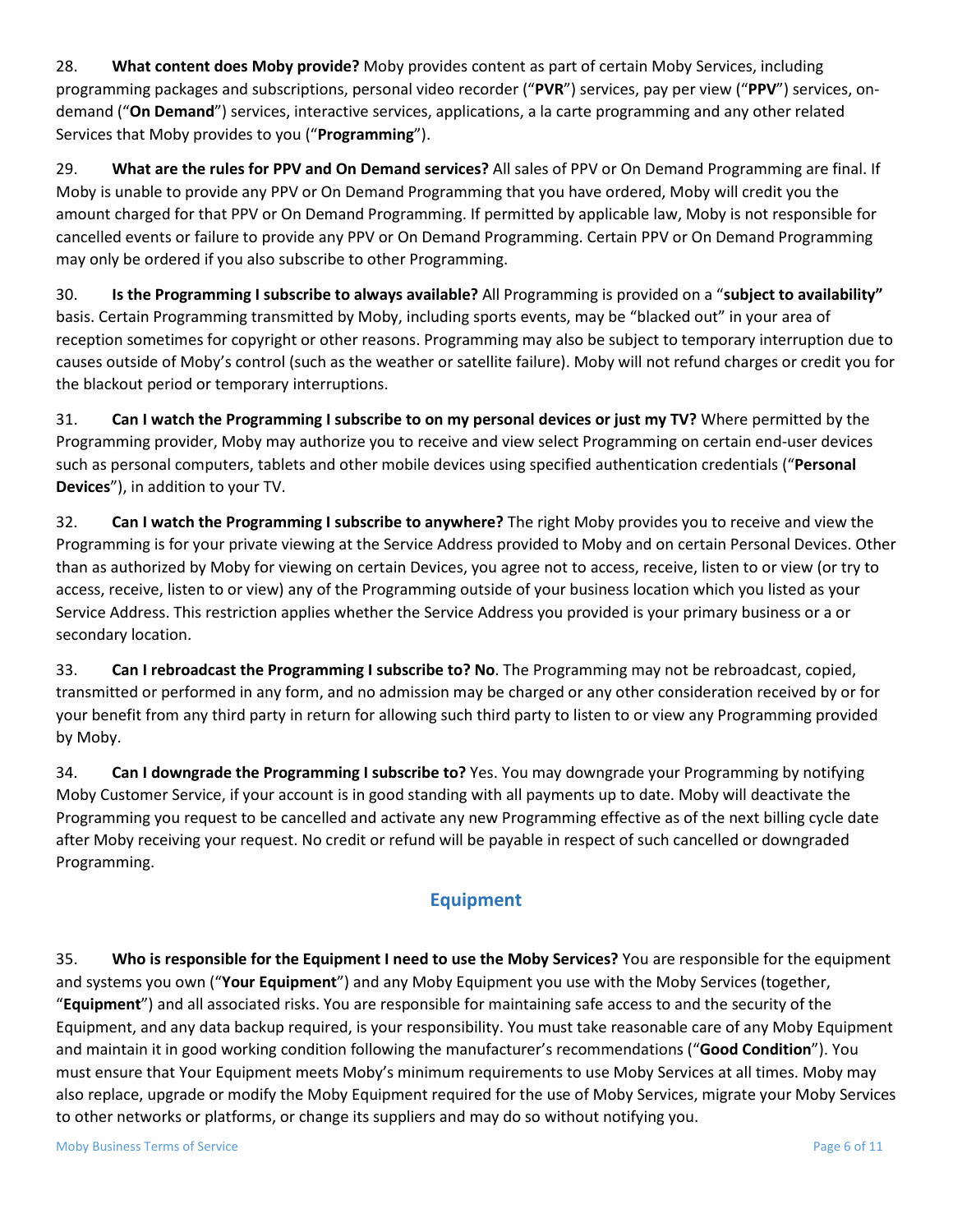36. **Who installs the Equipment?** All Equipment must be installed and activated by Moby at the Service Address, unless Moby tells you otherwise. Once installed, the Equipment may not be moved other than as permitted in this Agreement. The installation of Equipment may be subject to installation charges. If you subscribe to Moby TV Services, you may activate a maximum of 5 Set Top Boxes on your account at any unless Moby tells you otherwise.

37. **What happens if Equipment becomes out of date?** Moby may change the minimum requirements for Equipment, in which case you may need to update or replace Your Equipment. If you fail to do so, Your Equipment might not be adequate to access or use Moby Services and your only remedy is to cancel the affected Moby Services. Moby does not guarantee that Moby Services will be compatible with all system configurations.

38. **Does Moby provide software updates?** You may receive software downloads from Moby to your Equipment to the extent that such downloads are reasonably necessary for the continued efficient operation of your Moby Services. For example, Moby may update or upgrade the software in the Equipment to ensure that it remains compatible with and functions properly with any technological improvements made by Moby to the Moby Services. Sometimes Moby may have to modify or remove some software features to introduce new features and to ensure the Equipment remains compatible with such technological improvements.

39. **Can I move the Equipment once it is installed?** You must not use, alter or disturb any Equipment or the inside wiring in any way that might impact the provision of Moby Services. Remember that additional Fees may apply if any repair or restoration is required unless Moby tells you otherwise.

40. **Can I rent Moby Equipment?** In some cases, you may be able to rent the Moby Equipment needed to obtain Moby Services Month-to-Month or for a Fixed Term, depending on available rental options ("**Rental Term**"). A maximum Rental Term may apply. Unless you exercise an option to purchase the Moby Equipment (only available for TV Set Top Boxes), the Moby Equipment will remain the property of Moby. Moby may, in its discretion and at any time, replace any part of the Moby Equipment with new or refurbished equipment of comparable functionality. Any limited warranties found in the user manuals of any Moby Equipment do not apply to rental equipment.

a) **What happens if Moby Equipment is lost, stolen or damaged?** If you rent Moby Equipment, the risk of loss, theft or damage passes to you upon the earlier of (i) you taking possession of the Moby Equipment; or (ii) the completion of the installation by Moby of the Moby Equipment. You are responsible for replacing Moby Equipment at your own cost and for all Fees incurred as a consequence of its loss, theft, destruction or damage. To the extent permitted by applicable law, Moby may, in its discretion and without liability to you, enter onto your property and inspect, maintain, repair, relocate or replace any Moby Equipment as needed.

b) **When do I return Moby Equipment?** You will follow Moby's instructions regarding the return to Moby of all Moby Equipment, which must be returned in Good Condition (reasonable and normal wear and tear excepted). Moby may request access to your property and pre mises to collect Moby equipment, failure to provide access may result in non-return fees as set out in Schedule A, plus applicable taxes.

c) **What happens if I don't return Moby Equipment or return it damaged?** To the extent permitted by applicable law, if you fail to return any of the Moby Equipment as required by Moby in Good Condition, Moby may charge you the Moby Equipment non- return fees as set out in Schedule A, plus applicable taxes.

d) **What happens to the Moby Equipment when it is no longer useful?** Upon cancellation, or at the end of the Moby Equipment's expected useful life (as determined by Moby), Moby may either (i) attend at your Service Address to remove the Moby Equipment (in whole or in part) subject to a removal fee, in which case you will obtain and grant, at your cost, all approvals necessary for Moby to attend at your Service Address for deinstallation and removal of Moby Equipment; (ii) abandon and leave the Moby Equipment (in whole or in part) at your Service Address; or (iii) request that you return the Moby Equipment as set out above. You expressly acknowledge that Moby is not responsible for any costs or damages associated with de-installation or removal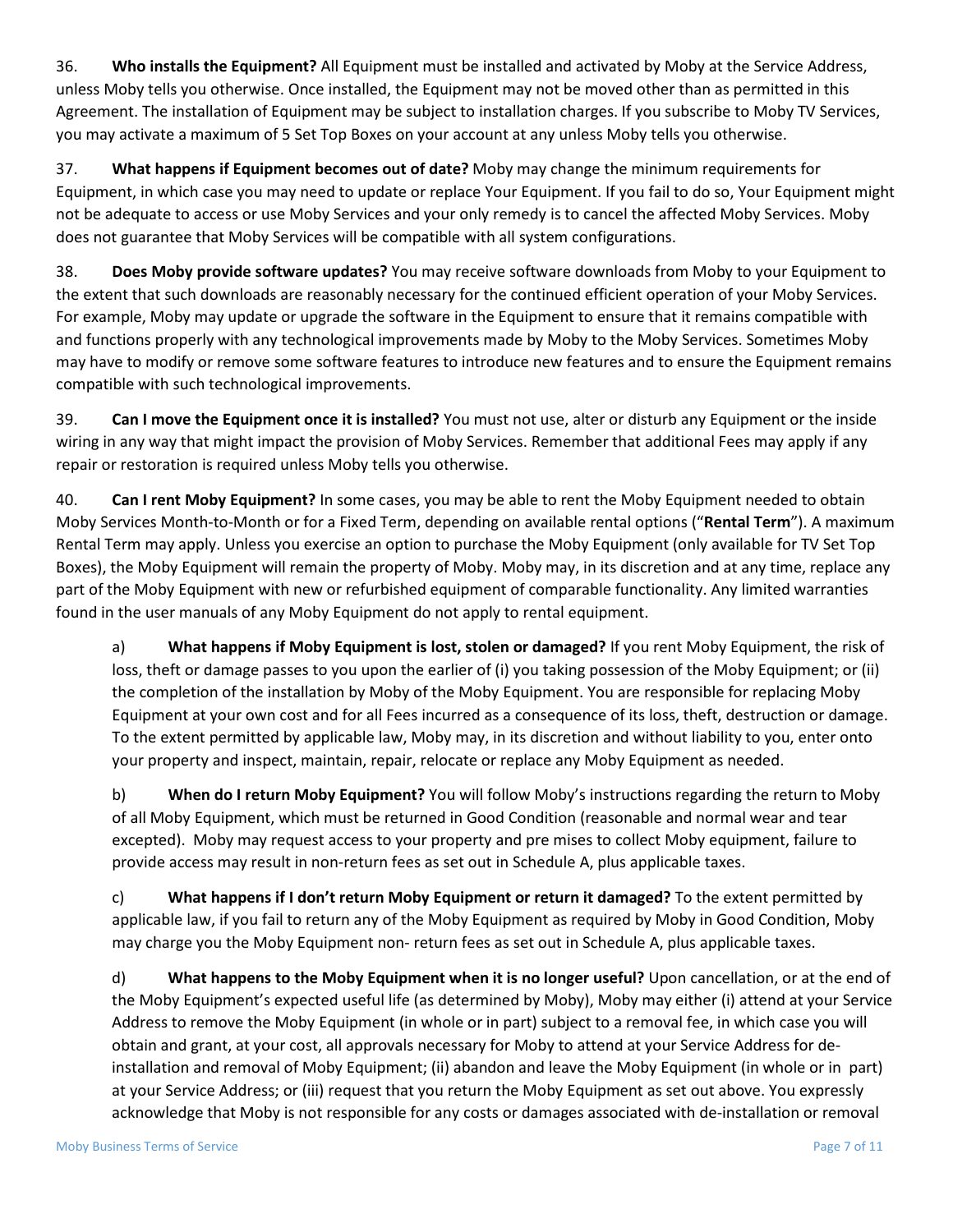of the Moby Equipment unless caused by Moby's intentional fault, negligence or poor workmanship at the time of de-installation or removal.

## **Moby's Liability**

41. **Are there any warranties on Moby Services?** To the extent permitted by law, Moby makes no warranties, representations, claims, guarantees or conditions of any nature, express or implied, including fitness for a particular purpose, merchantability, title or non- infringement, with respect to any Moby Services. Moby assumes no liability for any claims, damages, losses or expenses arising out of or otherwise relating to the unavailability of any Moby Services, even where such unavailability occurs after installation of the Moby Services.

42. **Are there any warranties on Equipment that I purchase from Moby?** Your Equipment may have a manufacturer's warranty. Please review any manufacturer's warranty to understand what protection it offers and what exclusions apply.

43. **How does Moby limit its liability?** To the extent permitted by applicable law, Moby is not responsible to anyone for any damages, including direct, indirect, special, consequential, incidental, economic, exemplary or punitive damages. This limitation of liability does not apply to damages resulting from physical injuries, death or damage to your Service Address or other property wholly caused by Moby's gross negligence.

44. **Are there any circumstances when Moby has no liability at all?** In addition to the circumstances described elsewhere in this Agreement, Moby is not responsible for any claims if an installation appointment for any Moby Services is missed, or for any claims related to distribution of content by you or third parties. More generally, Moby will not be responsible for failing to meet obligations due to causes beyond its reasonable control, including work stoppage, labour disputes and strikes, pandemics, war, terrorism, civil insurrection, government decree, failure of the public power grid, unlawful acts, or the act or omission of a telecommunications carrier whose network is used in establishing connection to a point which Moby doesn't directly serve, acts of nature and all force majeure events.

## **Cancelling and Suspending Moby Services**

45. **Can I cancel my Moby Services at any time?** Your rights to cancel Moby services and any applicable fees are outlined in your Service Agreement. Moby's contact information is provided at the end of this Agreement. In the event that your final balance on account is a credit, you must contact Moby and request a cheque be sent to your preferred mailing address within 90 days of the date Moby services were terminated.

46. **What charges am I responsible for when my Moby Services end?** If you cancel a Moby Service that is subject to a Fixed Term prior to its expiry, or if Moby cancels for cause your Moby Service that is subject to a Fixed Term, then you must pay Moby the cancellation charge applicable to that Service set out in your Service Agreement, plus applicable taxes. The Cancellation Charge is not a penalty; it is an estimate of damages suffered by Moby as a result of your early cancellation of Moby Services.

47. **What happens if I cancel my Moby Services prior to activation?** If you cancel your order prior to activation of any Moby Service you may be charged a cancellation fee to the extent permitted by applicable law, plus applicable taxes, and infrastructure costs representing an estimate of damages suffered by Moby as a result of your failure to activate the Moby Service.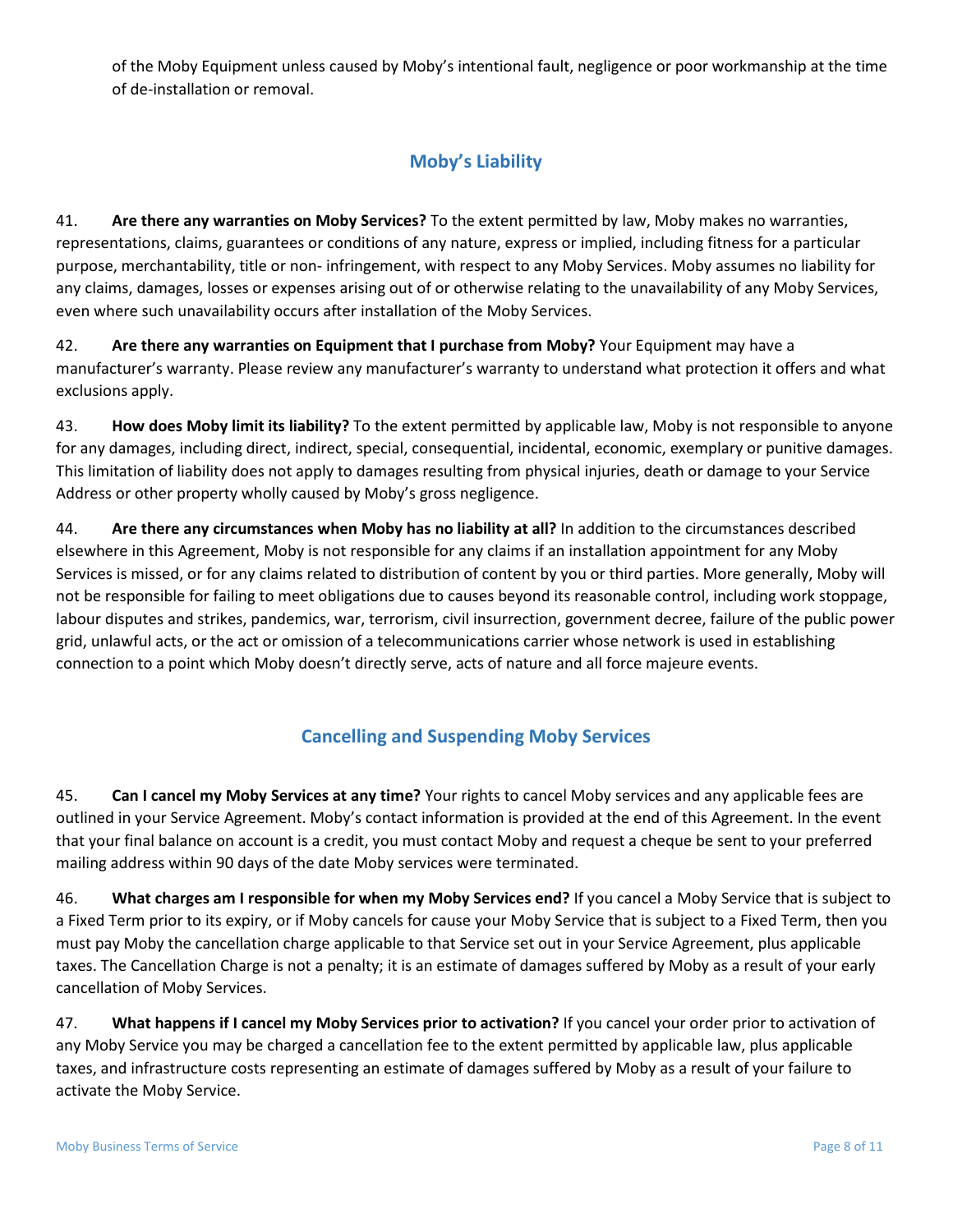48. **Can Moby suspend, cancel, or refuse to provide Moby Services to me?** Yes, Moby can, without notice for cause, suspend, cancel or refuse to provide Moby Services to you in whole or in part (including blocking numbers or area codes or disconnecting your access to Programming), or disable Moby Equipment. Cause includes the situations listed below:

> a) Moby would have to incur unanticipated, unaccounted for, unusual or unreasonable expenses (such as securing rights of way or special construction or providing service to certain conference or pay services or to high-cost areas to an extent not supportable by your rate plan and Fees) to provide any Moby Service;

b) you breach or fail to comply with any part of the Agreement, including if: (i) you fail to pay Moby in accordance with this Agreement, you are late paying any deferred amounts under any payment arrangements with Moby, or you have previous past due amounts owing to Moby; or (ii) you fail to comply with the rules related to Responsible Use of Moby Services set out in Section 18; or

c) your use of Moby Services is not consistent with your ordinary usage patterns.

49. **Can Moby cancel my Agreement?** Yes. Moby can cancel any Moby Service or this Agreement for any reason upon a minimum of 30 days' prior written notice to you, including where Moby ceases to offer a Moby Service to which you subscribe.

50. **Do I still have to pay Moby if my Moby Services are suspended?** Yes. You are responsible to pay for Moby Services (including Moby Equipment) even while they are suspended. If the reason for suspension has not been resolved within 14 days from the suspension date, Moby may cancel your Moby Service and recover any Moby Equipment. If you wish to resume your subscription to any Moby Service, you shall pay the applicable installation and/or (re)activation fee set out in Schedule A, plus applicable taxes. Moby is not responsible for notifying any third-party providers of services, merchandise or information of the cancellation of the Moby Services or this Agreement.

51. **Does any part of this Agreement continue after cancellation of Moby Services?** Yes. The following sections will continue to survive: Sections 11-17 (Fees), Sections 52-53 (Your Information), Sections 35, 40 (Moby Equipment), Sections 41-44 (Moby's Liability) and this Section 51 will remain in effect even after the applicable Moby Service or Agreement has been cancelled.

#### **Your Information**

52. **How does Moby protect my personal information?** Moby protects your personal information in a manner consistent with Moby's Privacy Policies available at getmoby.com.

53. **Does Moby perform credit checks or report credit history?** Yes, Moby may perform credit checks on you and obtain information about your credit history from a credit reporting agency, credit grantor, to activate Services you ordered, or to assist in collection efforts. Moby may also disclose your Moby credit history to credit reporting agencies, credit grantors, and collections agencies.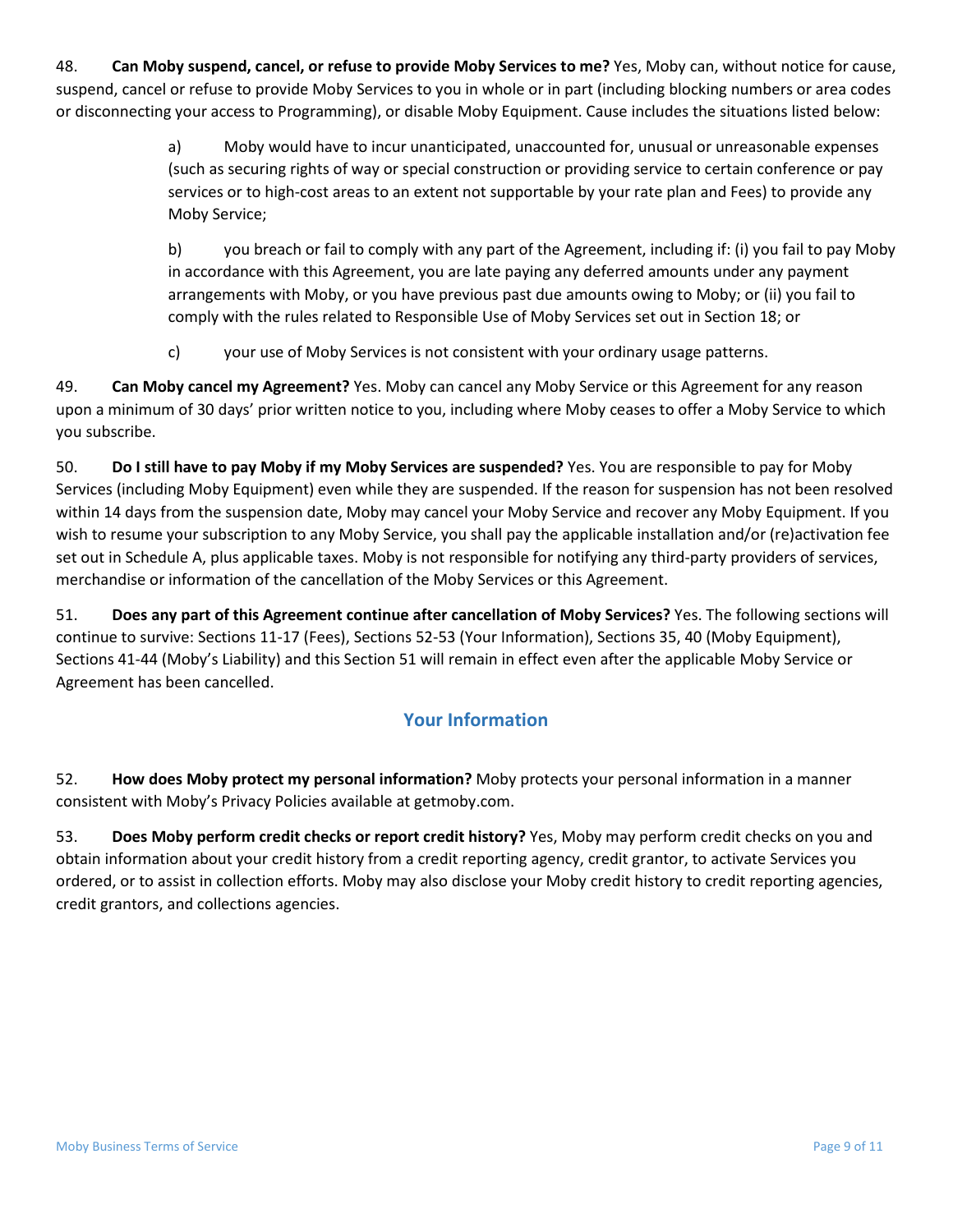### **Technical Support**

54. **Does Moby provide technical support?** Yes, Moby will provide technical support and maintenance of Moby Equipment as required to provide Moby services. Moby does not provide Technical support or maintenance of your equipment, technical support calls that are deemed by Moby to be caused by your equipment, or if you specifically instruct Moby to assist or resolve technical problems related to your equipment, additional fees may apply as outlined in Schedule A.

### **Contact Moby**

| <b>Customer Service/Billing Enquiries</b>                                                                                                                                                                                                                                              | <b>Technical Support</b>                                                                                                                |
|----------------------------------------------------------------------------------------------------------------------------------------------------------------------------------------------------------------------------------------------------------------------------------------|-----------------------------------------------------------------------------------------------------------------------------------------|
| Address:                                                                                                                                                                                                                                                                               | Phone:                                                                                                                                  |
| 107c 825 8 Ave SW, Calgary AB T2P 2T3<br>$\bullet$                                                                                                                                                                                                                                     | 403-986-6629                                                                                                                            |
| Phone:<br>403-986-6629<br>844-986-6629 (Toll free)<br>$\bullet$                                                                                                                                                                                                                        | Email:<br>support@getmoby.com                                                                                                           |
| Email:<br><b>Billing Enquiries - billing@getmoby.com</b><br>$\bullet$<br>Customer Service Enquiries - sales@getmoby.com<br>$\bullet$<br>Hours of operation<br>Weekdays: 8:30 am - 4:30 pm<br>$\bullet$<br><b>Weekends: Closed</b><br>$\bullet$<br><b>Holidays: Closed</b><br>$\bullet$ | Hours of operation<br>Weekdays: $8:00$ am $-8:00$ pm<br>Weekends: $8:00$ am $-$ 4:00 pm<br>Holidays: $8:00$ am $-$ 4:00 pm<br>$\bullet$ |